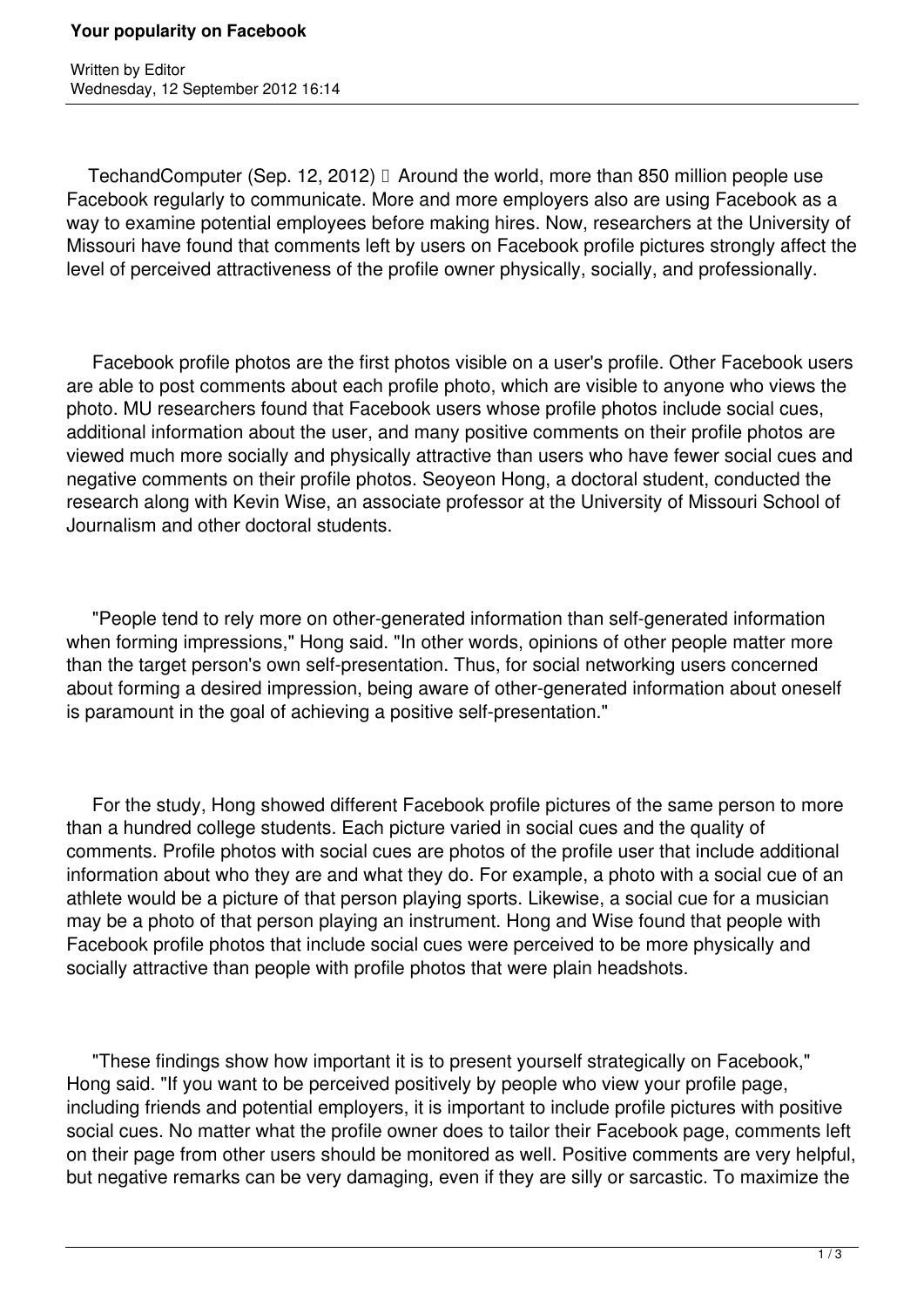Written by Editor and Editor and Editor and Editor and Editor and Editor and Editor and Editor and Editor and

effects of positive self-presentation on Facebook, I would recommend using profile pictures with extensive social cues to show who and what you are in a positive way while also keeping track of what others say about you."

The study was published in the journal *Cyberpsychology, Behavior, and Social Networking*.

**Story Source:**

## The above story is reprinted from materials provided by **University of Missouri-Columbia** .

 *[Note: Materials m](http://www.missouri.edu)ay be edited for content and length. For further information, please contact the source cited above.*

## **Journal Reference**:

 1. Seoyeon Hong, Edson Tandoc, Eunjin Anna Kim, Bokyung Kim, Kevin Wise. **The Real You? The Role of Visual Cues and Comment Congruence in Perceptions of Social Attractiveness from Facebook Profiles**

. *Cyberpsychology, Behavior, and Social Networking* , 2012; 15 (7): 339 DOI: 10.1089/cyber.2011.0511

*Note: If no author is given, the source is cited instead.*